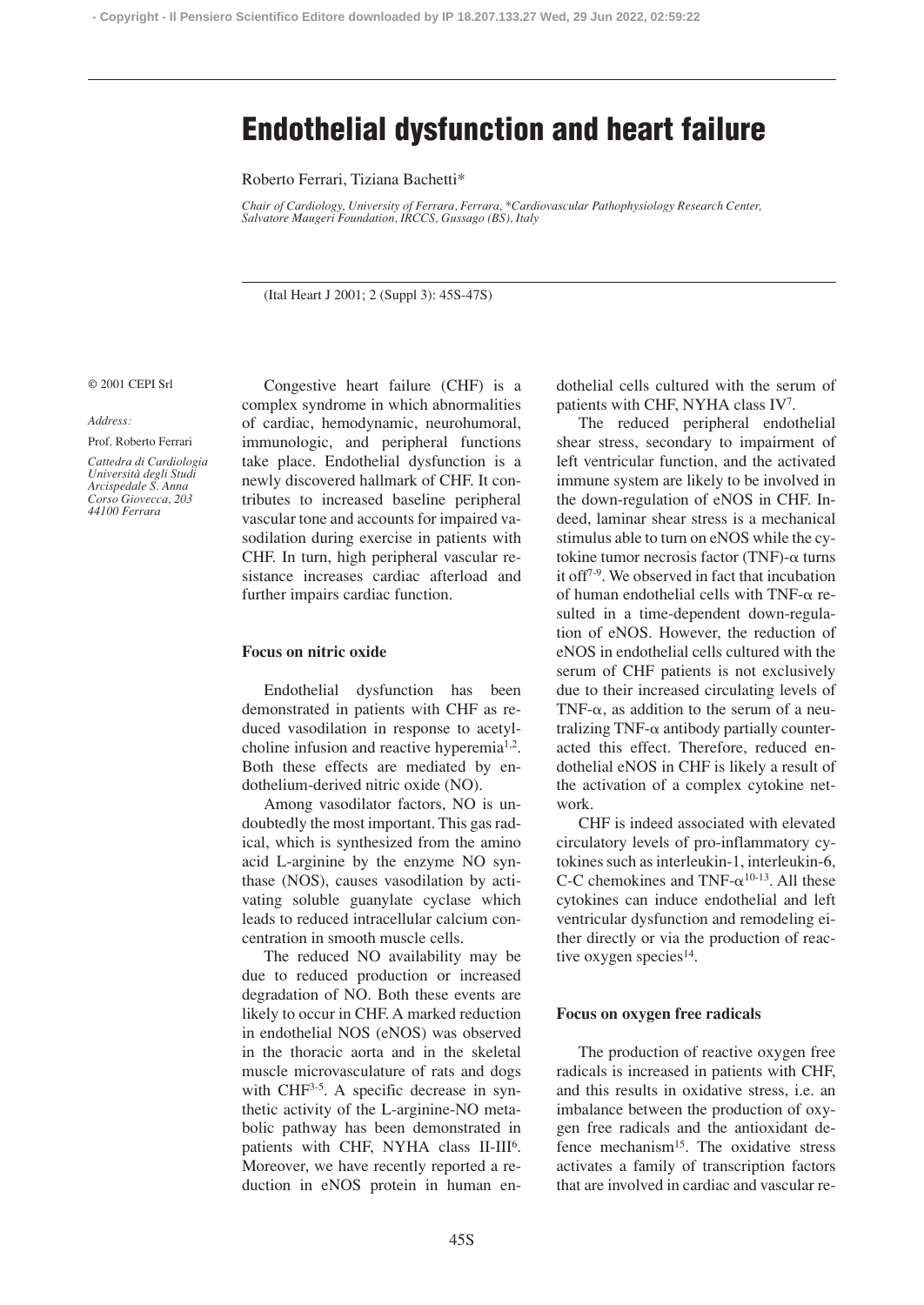modeling. In addition, oxygen free radicals are implicated in the process of apoptosis, i.e. a programmed cell death, which may be responsible for a continuous loss of myocardial and endothelial cells. This phenomenon may result in progressive decrease of myocardial and endothelial function which occurs over time in CHF patients.

Data from a limited number of clinical studies also provide evidence for an increase in oxidative stress in patients with CHF: 1) plasma levels of malondialdehyde (MDA), a marker of lipid peroxidation, are significantly higher in CHF patients than in controls, both at rest and during exercise<sup>16</sup>; 2) there is an inverse correlation between exercise-induced changes in MDA levels and erythrocyte superoxide dismutase activity<sup>17</sup>; 3) plasma levels of MDA are significantly associated with the severity of CHF<sup>18</sup>.

The increased oxygen free radical formation in CHF may lead to increased NO degradation. The radicals NO and superoxide actually react to form peroxynitrite, a strong oxidant with only minimal vasodilator activity.

#### **Focus on apoptosis**

Apoptosis is a newly discovered determinant of endothelial dysfunction in CHF, whereas apoptosis in the myocytes of the failing heart has been an extensively studied topic<sup>19</sup>. Despite the fact that inflammatory cytokines, angiotensin II, catecholamines, bacterial lipopolysaccharides and oxidative stress, all factors activated in CHF<sup>20,21</sup>, have adverse effects on both endothelial function and integrity22-26, only few reports in CHF have been released up to date. Apoptotic endothelial cell damage is evident in leg skeletal muscle interstitial capillaries of rats with CHF<sup>27</sup>. We have demonstrated that, in cultured human endothelial cells, the serum of patients with CHF favors apoptosis<sup>7</sup>. Blood levels of the cytokine TNF- $\alpha$  partially accounted for such an effect, once again highlighting the close link between inflammation and endothelial dysfunction in CHF7. In support of this hypothesis, we found a positive correlation between  $TNF-\alpha$  levels and the degree of apoptosis.

The incubation of endothelial cells with the serum from NYHA class IV CHF patients also resulted in a severe reduction of both protein and non-protein SH groups, suggesting the occurrence of an oxidative stress within the endothelial cell which could be the trigger for the increased rate of apoptosis. The addition of the anti-human TNF- $\alpha$  antibody resulted in a significant reduction of SH groups depletion, suggesting a possible link between  $TNF-\alpha$  oxidative stress and apoptosis. Moreover, carvedilol time-dependently reduced the rate of apoptosis induced by the CHF serum. The beneficial effects of carvedilol were accompanied by maintenance of near normal levels of the protein and nonprotein SH groups of the endothelial cells, suggesting that the reduction of the oxidative stress resulted in a reduction of the rate of apoptosis.

## **Conclusions**

Endothelial dysfunction is likely to play a role in the pathophysiology of CHF and, in the near future, we will see therapeutic treatment targeted to this end.

#### **References**

- 1. Kubo SH, Rector TC, Bank AJ, et al. Endothelium-dependent vasodilation is attenuated in patients with heart failure. Circulation 1991; 84: 1589-96.
- 2. Katz SD, Krum H, Kahn T, et al. Exercise-induced vasodilation in forearm circulation of normal subjects and patients with congestive heart failure: role of endothelium-derived nitric oxide. J Am Coll Cardiol 1996; 28: 585-90.
- 3. Comini L, Bachetti T, Gaia G, et al. Aorta and skeletal muscle NO-synthase expression in experimental heart failure. J Mol Cell Cardiol 1996; 28: 2241-8.
- 4. Smith CJ, Sun D, Hoegler C, et al. Reduced gene expression of vascular endothelial NO synthase and cyclooxygenase-1 in heart failure. Circ Res 1996; 78: 58-64.
- 5. Varin R, Mulder P, Richard V, et al. Exercise improves flowmediated vasodilatation of skeletal muscle arteries in rats with chronic heart failure. Role of nitric oxide, prostanoids, and oxidant stress. Circulation 1999; 99: 2951-7.
- 6. Katz SD, Khan T, Zeballos GA, et al. Decreased activity of the L-arginine-nitric oxide metabolic pathway in patients with congestive heart failure. Circulation 1999; 99: 2113-7.
- 7. Agnoletti L, Curello S, Bachetti T, et al. Serum from patients with severe heart failure downregulates eNOS and is proapoptotic: role of tumor necrosis factor- $\alpha$ . Circulation 1999; 100: 1983-91.
- 8. Nishida K, Harrison DG, Navas JP, et al. Molecular cloning and characterization of the constitutive bovine aortic endothelial cell nitric oxide synthase. J Clin Invest 1992; 90: 2092-6.
- 9. Yoshizumi M, Perrella MA, Burnett JJ, et al. Tumor necrosis factor down-regulates an endothelial nitric oxide synthase mRNA by shortening its half life. Circ Res 1993; 73: 205-9.
- 10. Testa M, Yeh M, Lee P, et al. Circulating levels of cytokines and their endogenous modulators in patients with mild to severe congestive heart failure due to coronary artery disease or hypertension. J Am Coll Cardiol 1996; 28: 964-71.
- 11. Levine B, Kalman J, Mayer L, et al. Elevated circulating levels of tumor necrosis factor in severe chronic heart failure. N Engl J Med 1990; 323: 236-41.
- 12. Ferrari R, Bachetti T, Confortini R, et al. Tumor necrosis factor soluble receptors in patients with various degrees of congestive heart failure. Circulation 1995; 92: 1479-86.
- 13. Aukrust P, Veland Y, Muller F, et al. Elevated circulating levels of C-C chemokines in patients with congestive heart failure. Circulation 1988; 97: 1136-43.
- 14. Ferrari R. Tumor necrosis factor in CHF: a double facet cytokine. Cardiovasc Res 1998; 37: 554-9.
- 15. Ferrari R, Ceconi C, Curello S, et al. Oxygen-mediated myocardial damage during ischaemia and reperfusion: role of the cellular defences against oxygen toxicity. J Mol Cell Cardiol 1985; 17: 937-45.
- 16. Nishiyama Y, Ikeda H, Haramaki N, et al. Oxidative stress